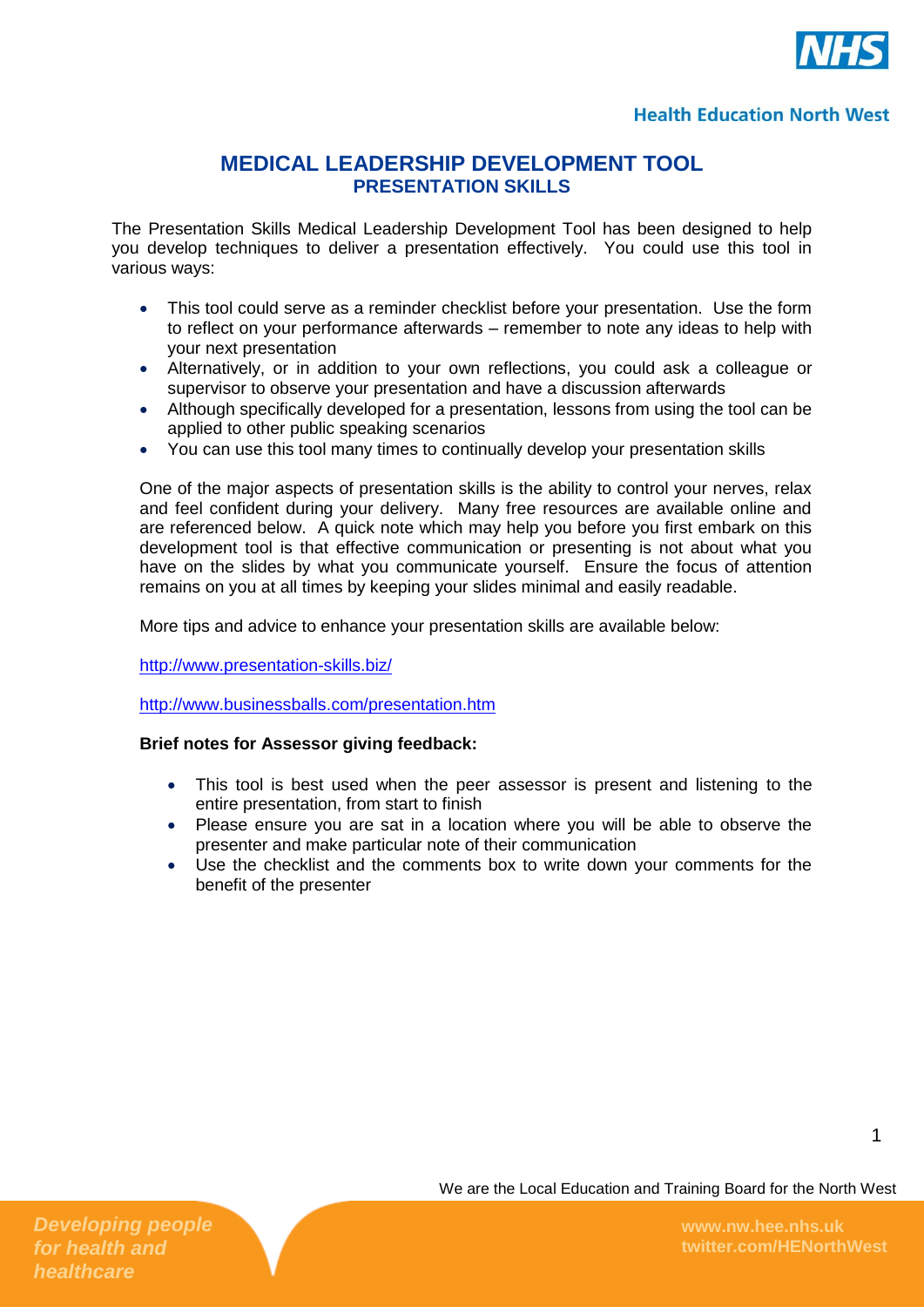

### **Health Education North West**

# **MEDICAL LEADERSHIP DEVELOPMENT TOOL PRESENTATION SKILLS**

| Venue:  | Date:            | Time: |
|---------|------------------|-------|
| Doctor: | <b>Duration:</b> |       |
| Topic:  | <b>Audience:</b> |       |

#### **SET (includes environment)**

|                               | Please tick the appropriate boxes or mark N/A if not applicable |                 |                 |  |
|-------------------------------|-----------------------------------------------------------------|-----------------|-----------------|--|
|                               | <b>Needs further</b><br>development                             | <b>Achieved</b> | <b>Comments</b> |  |
| 1. Checks equipment & layout  |                                                                 |                 |                 |  |
| 2. Welcomes & introduces self |                                                                 |                 |                 |  |
| 3. Sets the mood              |                                                                 |                 |                 |  |
| 4. States objectives          |                                                                 |                 |                 |  |
| 5. Establishes usefulness     |                                                                 |                 |                 |  |
| 6. Overall performance of set |                                                                 |                 |                 |  |

### **DIALOGUE**

|                                                                | <b>Needs further</b><br>development | <b>Achieved</b> | <b>Comments</b> |
|----------------------------------------------------------------|-------------------------------------|-----------------|-----------------|
|                                                                |                                     |                 |                 |
| 1. Presents material with clarity                              |                                     |                 |                 |
| 2. Presents slides in a logical manner                         |                                     |                 |                 |
| 3. Ensures voice projection                                    |                                     |                 |                 |
| 4. Uses eye contact appropriately                              |                                     |                 |                 |
| 5. Demonstrates enthusiasm                                     |                                     |                 |                 |
| 6. Uses humour appropriately                                   |                                     |                 |                 |
| 7. Engages audience through<br>personal or audience experience |                                     |                 |                 |
| 8. Attitude/behaviour encourages<br>learning & interaction     |                                     |                 |                 |
| 9. Keeps to time                                               |                                     |                 |                 |
| 10. Overall performance of dialogue                            |                                     |                 |                 |

We are the Local Education and Training Board for the North West

**twitter.com/HENorthWest**

2